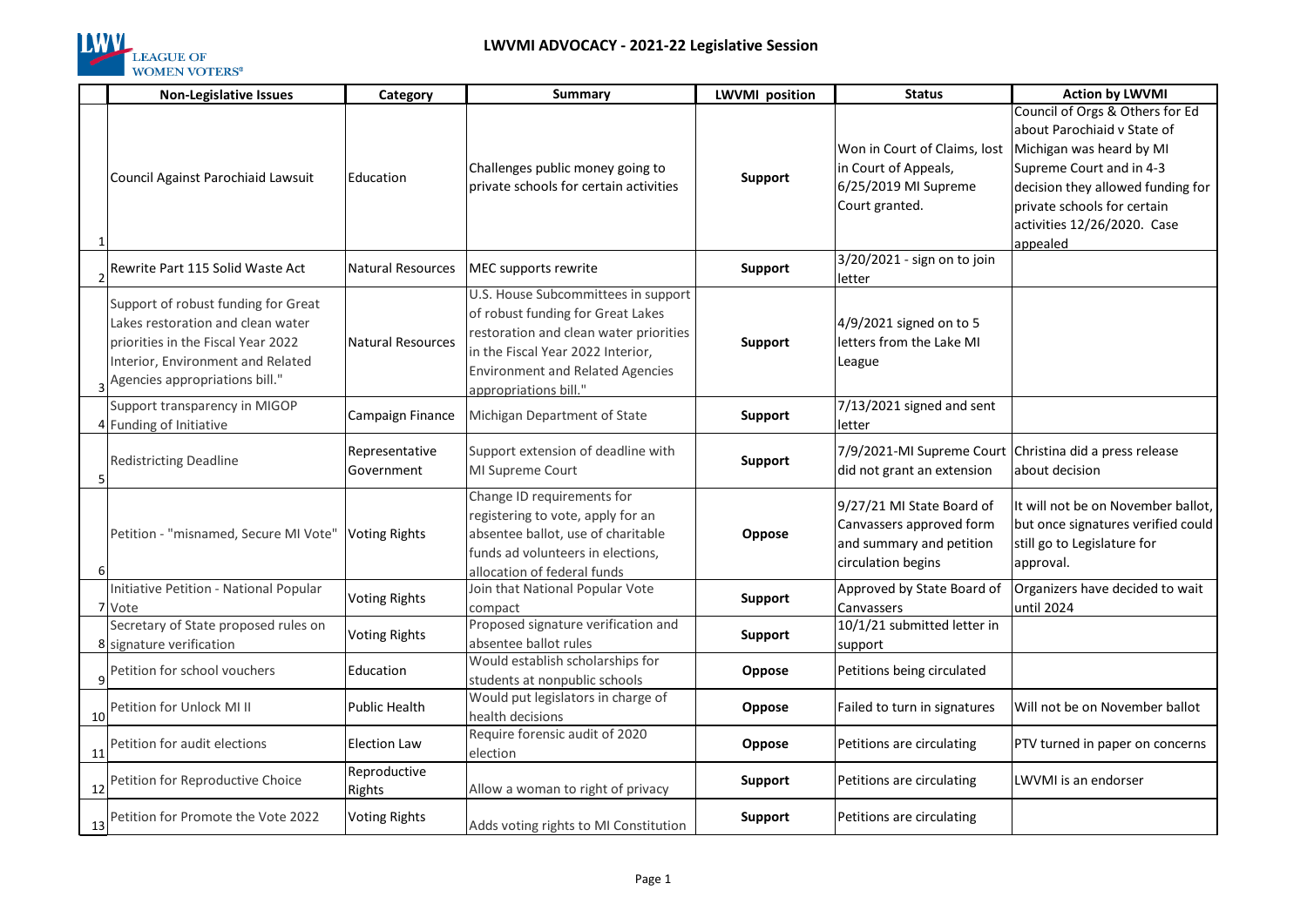

| 14 | Designation of Federal Wilderness Land Natural Resources |                              | Would urge federal government to<br>designate some Michigan land as<br>wilderness                                  | <b>Support</b> | Joined Keep the UP Wild<br>Coalition                  |                                                                                                                                                                                                                                                                                                             |
|----|----------------------------------------------------------|------------------------------|--------------------------------------------------------------------------------------------------------------------|----------------|-------------------------------------------------------|-------------------------------------------------------------------------------------------------------------------------------------------------------------------------------------------------------------------------------------------------------------------------------------------------------------|
|    | USEPA - emissions                                        | <b>Natural Resources</b>     | Signed on to letter                                                                                                | Support        | Letter from LWV Lake MI<br>League                     |                                                                                                                                                                                                                                                                                                             |
| 16 | Transparency and Term Limits proposal                    | Representative<br>Government | Would put in Constitution financial<br>reports for certain elected officials<br>and change term limits to 12 years | <b>Support</b> | Participated in Press<br>Conference on May 9.         | Legislature adopted HJR R that<br>will place this on the November<br>ballot                                                                                                                                                                                                                                 |
|    | 17 Fair Lending Ballot Proposal                          | Social Servies               | Limit interest rate on payday lending                                                                              | <b>Support</b> | Petitions are being reviewed<br>by SOS                |                                                                                                                                                                                                                                                                                                             |
|    | 18 Coaltion to Prevent Gun Violence                      | <b>Gun Control</b>           | Coalition                                                                                                          | Support        | 6/11/22 supported joining<br>coalition                |                                                                                                                                                                                                                                                                                                             |
|    | Draft Healthy Climate Plan                               | Climate Change               | Focus on environmental justice                                                                                     | <b>Mixed</b>   | Hearings being held by EGLE                           | Christina provided testimony at<br>EGLE hearing 2.8.22                                                                                                                                                                                                                                                      |
| 20 | Line 5                                                   | Natural Resources            | End line 5                                                                                                         | Support        | Working with Oil & Water<br>Don't Mix (Tricia Denton) | Signed on to numerous letters in<br>coalitions - 4/2020, 6/24/19 sent<br>action alert to members. !1/20<br>Governor Whitmer demands line<br>to stop in May '21. Embridge files<br>a federal lawsuit to stop shut<br>down. 3/16/21 signed on to letter<br>to testify in MI Senate. 9/21 more<br>letters sent |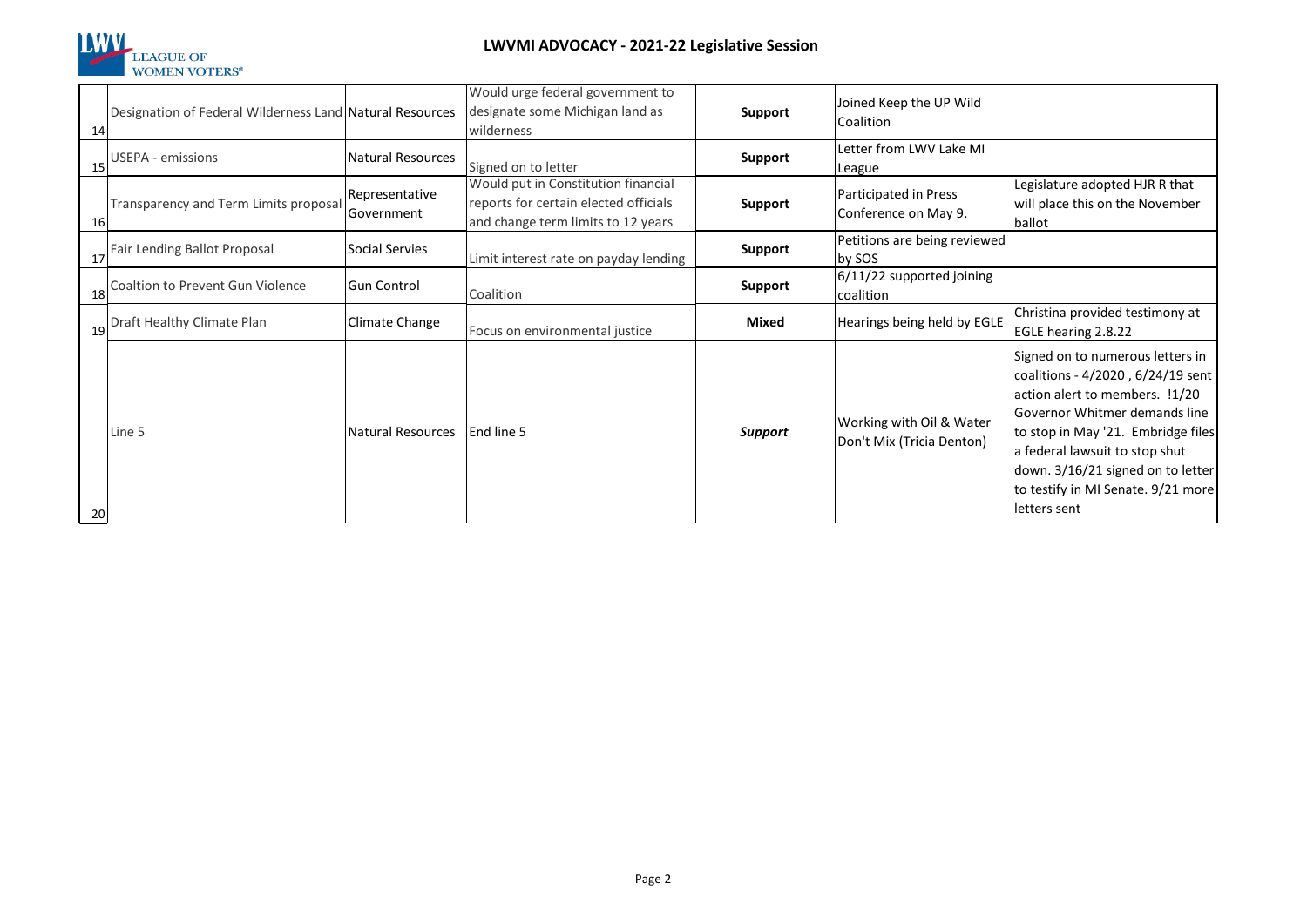

|    | 21 MI Legislative Bills LWVMI has taken a position |                              |                                                                                                                                                                                                                                                                                     |                            |                                                                                                                                                                                                                              |                        |
|----|----------------------------------------------------|------------------------------|-------------------------------------------------------------------------------------------------------------------------------------------------------------------------------------------------------------------------------------------------------------------------------------|----------------------------|------------------------------------------------------------------------------------------------------------------------------------------------------------------------------------------------------------------------------|------------------------|
| 22 | <b>Bill Number</b>                                 | <b>Program Position</b>      | <b>Summary</b>                                                                                                                                                                                                                                                                      | <b>LWVMI</b> position      | <b>Status</b>                                                                                                                                                                                                                | <b>Action by LWVMI</b> |
| 23 | SB 34                                              | <b>Gun Control</b>           | Prohibit firearms in State Capitol                                                                                                                                                                                                                                                  | Support                    | Senate Committee on<br><b>Government Operations</b>                                                                                                                                                                          |                        |
| 24 | SB 35                                              | <b>Gun Control</b>           | Prohibit concealed weapon in State<br>Capitol                                                                                                                                                                                                                                       | Support                    | Senate Committee on<br><b>Government Operations</b>                                                                                                                                                                          |                        |
| 25 | SB 151                                             | <b>Voting Rights</b>         | Report pre-incarceration address of<br>incarcerated individuals by the<br>department of corrections for voting                                                                                                                                                                      | <b>Support</b>             | Senate Committee on<br>Judiciary & Public Safety                                                                                                                                                                             |                        |
| 26 | <b>SB 153</b>                                      | Taxation                     | Remove sales tax on feminine<br>hygiene products                                                                                                                                                                                                                                    | <b>Support</b>             | Passed Senate & House,<br>signed by Governor 11/4/21,<br>PA 109 of 2021                                                                                                                                                      | same as HB 4270        |
| 27 | SB 167                                             |                              | Natural Resources Recycling beverage constrainers                                                                                                                                                                                                                                   | Support                    | Senate Committee on<br><b>Regulatory Reform</b>                                                                                                                                                                              | same as HB 4331        |
| 28 | SB 208                                             | <b>Equal Rights</b>          | Protect sexual orientation                                                                                                                                                                                                                                                          | Support                    | Senate Committee on<br><b>Government Operations</b>                                                                                                                                                                          |                        |
| 29 | SB 218                                             | <b>Education</b>             | Biological sex determines eligibility<br>for sports                                                                                                                                                                                                                                 | <b>Oppose</b>              | Senate Education and Career<br>Readiness                                                                                                                                                                                     |                        |
| 30 | SB 232-241                                         | Representative<br>Government | Open records                                                                                                                                                                                                                                                                        | Support                    | Out of committee, on the<br>Senate floor 3/24/21                                                                                                                                                                             |                        |
| 31 | SB 273                                             | <b>Voting Rights</b>         | Absentee Voting - Regulates Absentee<br>Ballot Drop Box - must be approved<br>by SOS and County Board of<br>Canvassers (later bill increases size of<br>canvassers and requires vote from<br>both parties). Has to have video<br>camera and regulates how ballots are<br>picked up. | <b>Oppose</b>              | Senate Committee on<br>Elections, 5/5/21 hearing,<br>11/30/21 reported to Senate<br>floor with a substitute,<br>12/9/21 passed Senate 21-<br>16, reported by House<br>Elections & Ethics<br>Committee, 2nd reading<br>House. | <b>LWVMI</b> testified |
| 32 | SB 274                                             | <b>Voting Rights</b>         | Voter Registration - Allows pre-<br>registration of those 16-17 1/2- must<br>lhave drivers' license or state ID                                                                                                                                                                     | <b>Support the concept</b> | Senate Committee on<br>Elections, 4/28/21 hearing                                                                                                                                                                            |                        |
| 33 | SB 275                                             | <b>Voting Rights</b>         | Election Observers - Allows video<br>recording of audit and videos of<br>ballot custody after 8 p.m. on<br>election day                                                                                                                                                             | <b>Oppose</b>              | Senate Committee on<br>Elections, 5/19/21 hearing                                                                                                                                                                            | <b>LWVMI</b> testified |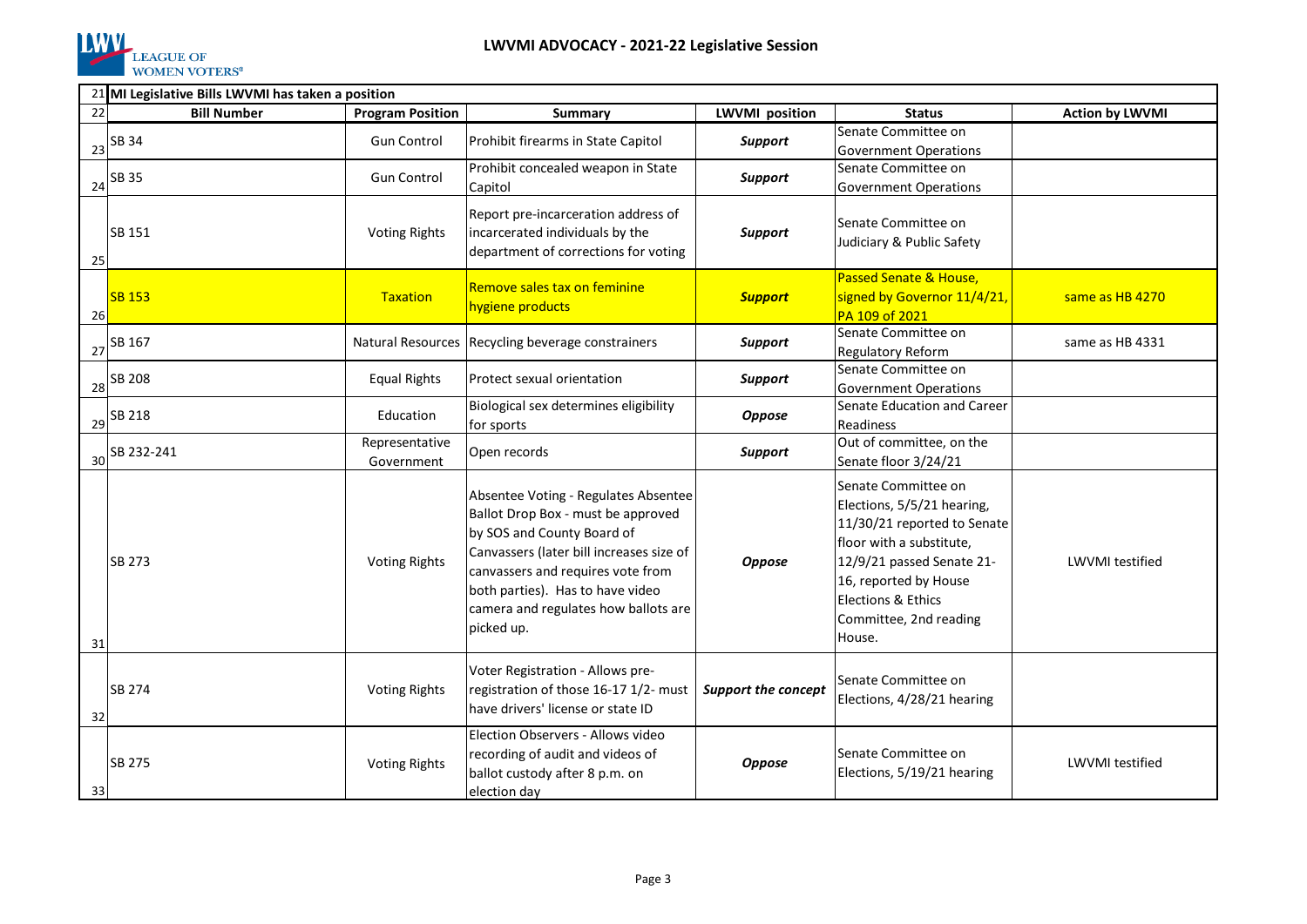

## **LWVMI ADVOCACY - 2021-22 Legislative Session**

| 34 | SB 276        | <b>Voting Rights</b> | Election Observers - Allows at<br>counting board- election inspectors,<br>election challengers, and poll<br>watchers photographing and<br>videotaping the tabulating of votes                                                                                                                                                                                     | Oppose        | Senate Committee on<br>Elections, 5/19/21 hearing                                                                                                                                                                                                                     | <b>LWVMI</b> testified |
|----|---------------|----------------------|-------------------------------------------------------------------------------------------------------------------------------------------------------------------------------------------------------------------------------------------------------------------------------------------------------------------------------------------------------------------|---------------|-----------------------------------------------------------------------------------------------------------------------------------------------------------------------------------------------------------------------------------------------------------------------|------------------------|
| 35 | <b>SB 277</b> | <b>Voting Rights</b> | Qualified Voter File -Requires county<br>clerks to flag voter registration<br>records of deceased voters in the<br>qualified voter file every two weeks<br>(changed to monthly in substitute),<br>and require county clerks and the<br>secretary of state to post data<br>regarding voter registration records<br>of deceased voters flagged by county<br>clerks. | <b>Oppose</b> | Senate Committee on<br>Elections, 4/21/21 hearing,<br>6/24/21-passed Senate 31-4<br>with substitute; reported<br>from House Elections &<br>Ethics Committee, 9/30/21<br>passed House 80-25; Senate<br>presented to Governor<br>10/6/21,10/19/21 vetoed by<br>Governor | <b>LWVMI</b> testified |
| 36 | <b>SB 278</b> | <b>Voting Rights</b> | Absentee Voting -New requirements<br>for transporting ballots from drop<br>box                                                                                                                                                                                                                                                                                    | <b>Oppose</b> | Senate Committee on<br>Elections, 5/5/21 hearing,<br>11/10/21 reported to Senate<br>floor with a substitute,<br>12/9/21 passed Senate 21-<br>16, reported by House<br>Elections & Ethics<br>Committee, 2nd reading in<br>House                                        | <b>LWVMI</b> testified |
| 37 | SB 279        | <b>Voting Rights</b> | Poll Challengers - Regulates absentee<br>counting boards and the number of<br>challengers allowed, 2 challengers for<br>every 2999 absentee ballots - also<br>allows replacements. No Nonprofits                                                                                                                                                                  | <b>Oppose</b> | Senate Committee on<br>Elections, 5/12/21 hearing,<br>Passed Senate and assigned<br><b>House Elections &amp; Ethics</b><br>Committee 3/17/22.                                                                                                                         | <b>LWVMI</b> testified |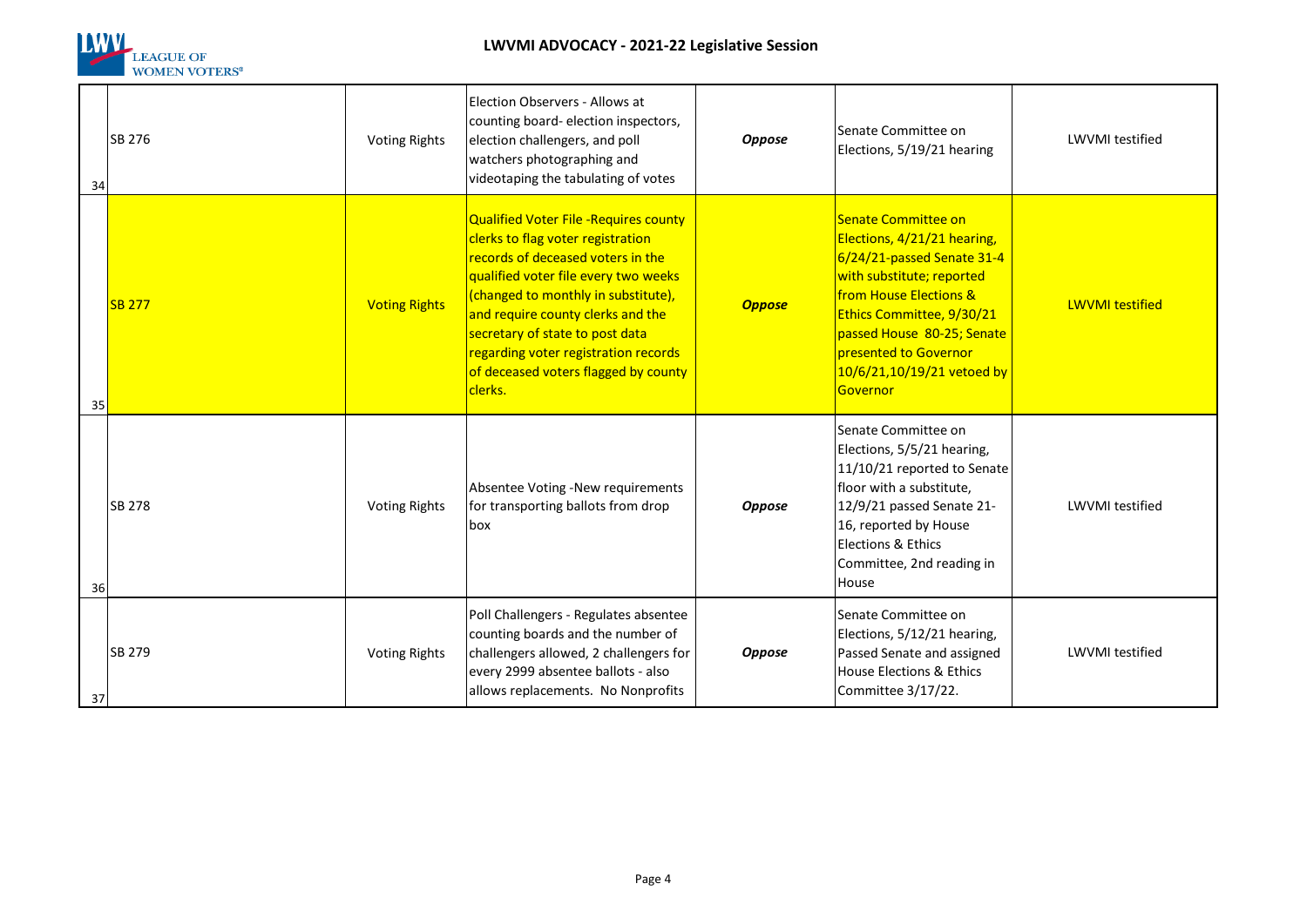

| 38 | <b>SB 280</b> | <b>Voting Rights</b> | <b>Ballot Proposals - Requires the</b><br>Secretary of State to complete canvas<br>if an initiative petition within 100<br>days after files with SOS - add change<br>to submit from 160 days to 200<br>before the election                                                                                                                                                                                                                                    | <b>Oppose</b> | Senate Committee on<br>Elections, 4/28/21 hearing.<br>$9/1/21$ the committee<br>reported a substitute,<br>0/30/21 passed Senate 20-<br>16, 10/6/21 passed House<br>55-48, 10/15/21 vetoed by<br>Governor |                 |
|----|---------------|----------------------|---------------------------------------------------------------------------------------------------------------------------------------------------------------------------------------------------------------------------------------------------------------------------------------------------------------------------------------------------------------------------------------------------------------------------------------------------------------|---------------|----------------------------------------------------------------------------------------------------------------------------------------------------------------------------------------------------------|-----------------|
| 39 | SB 281        | <b>Voting Rights</b> | Qualified Vote File - Requires SOS to<br>participate in multi-state service to<br>verify current residence and voter<br>registration not later than March 1<br>each year. Must give a written report<br>to MI House and Senate. Also in<br>addition 120 days before November<br>general election shall participate in<br>multi-state program and look for<br>anyone who improperly voted and<br>investigate. Report on website. No<br>standards and mandatory | <b>Oppose</b> | Senate Committee on<br>Elections, 4/21/21 hearing                                                                                                                                                        |                 |
| 40 | SB 282        | <b>Voting Rights</b> | Qualified Voter File - limit access to<br>Secretary of State, voter registration<br>agency, county, city, township clerks                                                                                                                                                                                                                                                                                                                                     | <b>Oppose</b> | Senate Committee on<br>Elections, 4/28/21 hearing                                                                                                                                                        |                 |
| 41 | SB 283        | <b>Voting Rights</b> | Absentee Voting - prior to August and<br>Nov elections, board of county<br>canvassers must examine and<br>approve every absentee vote ballot<br>secrecy envelope container. Allow<br>clerks in large jurisdictions to begin<br>processing but not counting absentee<br>ballots the day before the election.<br>Report required to House and Senate<br>on absentee ballots                                                                                     | <b>Oppose</b> | Senate Committee of<br>Elections - see SB 334                                                                                                                                                            |                 |
| 42 | SB 284        | <b>Voting Rights</b> | Election Finance - SOS must report<br>every contract for election activity to<br>the Legislature. Not allowed to<br>accept money for election activity                                                                                                                                                                                                                                                                                                        | <b>Oppose</b> | Senate Committee on<br>Elections,, 5/26/21 hearing                                                                                                                                                       | LWVMI testified |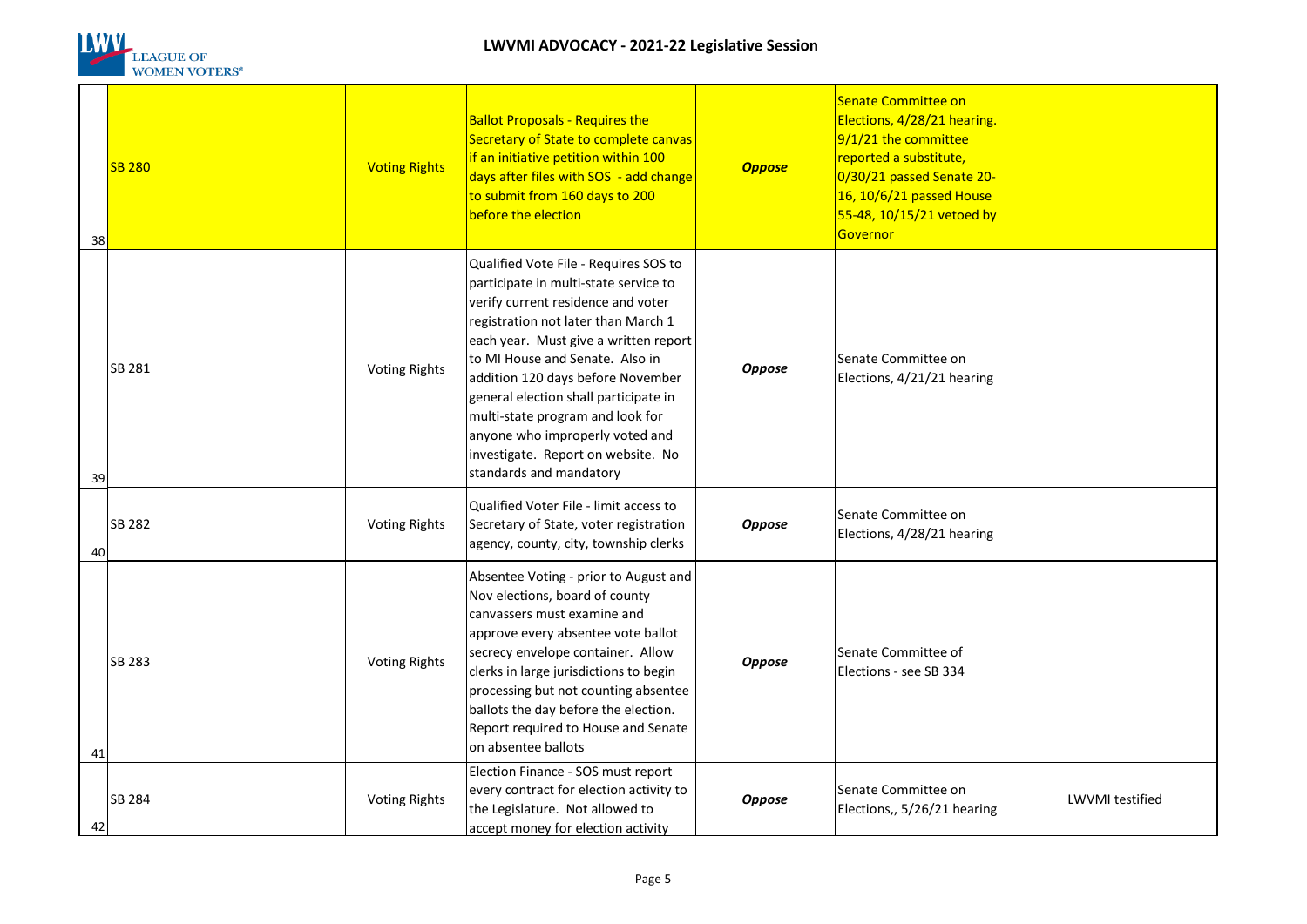

| 43 | SB 285 | <b>Voting Rights</b> | Absentee Voting - must submit a copy<br>of ID to get absentee ballot, if not will<br>be provisional ballot. Also same for<br>emergency absentee ballot                                                                                                    | Oppose                     | Senate Committee on<br>Elections adopted a<br>substitute 5/5/21, and<br>moved to the Senate.<br>6/5/2021; 6/16/21 passed<br>Senate 19-16; in House<br><b>Elections &amp; Ethics</b><br>Committee | LWVMI testified, Action Alert<br>Sent             |
|----|--------|----------------------|-----------------------------------------------------------------------------------------------------------------------------------------------------------------------------------------------------------------------------------------------------------|----------------------------|--------------------------------------------------------------------------------------------------------------------------------------------------------------------------------------------------|---------------------------------------------------|
| 44 | SB 286 | <b>Voting Rights</b> | Absentee Voting - drop boxes cannot<br>be used after 5 p.m. the day before<br>the election                                                                                                                                                                | <b>Oppose</b>              | Senate Committee on<br>Elections adopted a<br>substitute 5/5/21                                                                                                                                  | <b>LWVMI</b> testified                            |
| 45 | SB 287 | <b>Voting Rights</b> | Absentee Ballot - no prepaid postage<br>of absentee ballots                                                                                                                                                                                               | Oppose                     | Senate Committee on<br>Elections, 4/28/21 hearing                                                                                                                                                | <b>LWVMI</b> testified                            |
| 46 | SB 288 | <b>Voting Rights</b> | Election Observers - statewide<br>election audits by members of the<br>two major political parties, allow<br>political parties to designate<br>observers, and require SOS to live<br>video stream No Role for non-profits<br>who checks ballot proposals? | <b>Oppose</b>              | Senate Committee on<br>Elections, 5/19/21 hearing                                                                                                                                                | <b>LWVMI</b> testified                            |
| 47 | SB 289 | <b>Voting Rights</b> | Election Finance - limits use of<br>election related federal funds,<br>requires Legislature to appropriate<br>and if not appropriated returned to<br>federal government                                                                                   | <b>Oppose</b>              | Senate Committee on<br>Elections, 5/26/21 hearing                                                                                                                                                | LWVMI testified - also opposed<br>HB 5253 similar |
| 48 | SB 290 | <b>Voting Rights</b> | Poll Challengers - Requires name<br>badge as a challenger that includes<br>the words challenger and the political<br>party, and city, township and<br>precinct number                                                                                     | <b>Support the concept</b> | Senate Committee on<br>Elections, 5/12/21 hearing                                                                                                                                                | <b>LWVMI</b> testified                            |
| 49 | SB 291 | <b>Voting Rights</b> | Criminal Penalties added                                                                                                                                                                                                                                  | <b>Oppose</b>              | Senate Committee on<br>Elections, 5/12/21 hearing                                                                                                                                                | <b>LWVMI</b> testified                            |
| 50 | SB 292 | <b>Voting Rights</b> | Poll Challengers - requires<br>comprehensive training program for<br>election challengers to complete-3<br>year period, eliminates challengers<br>for ballot proposals                                                                                    | Oppose                     | Senate Committee on<br>Elections, 5/12/21 hearing;<br>1/19/22 Senate Committee<br>on Elections adopted and<br>reported S-2.                                                                      | <b>LWVMI</b> testified                            |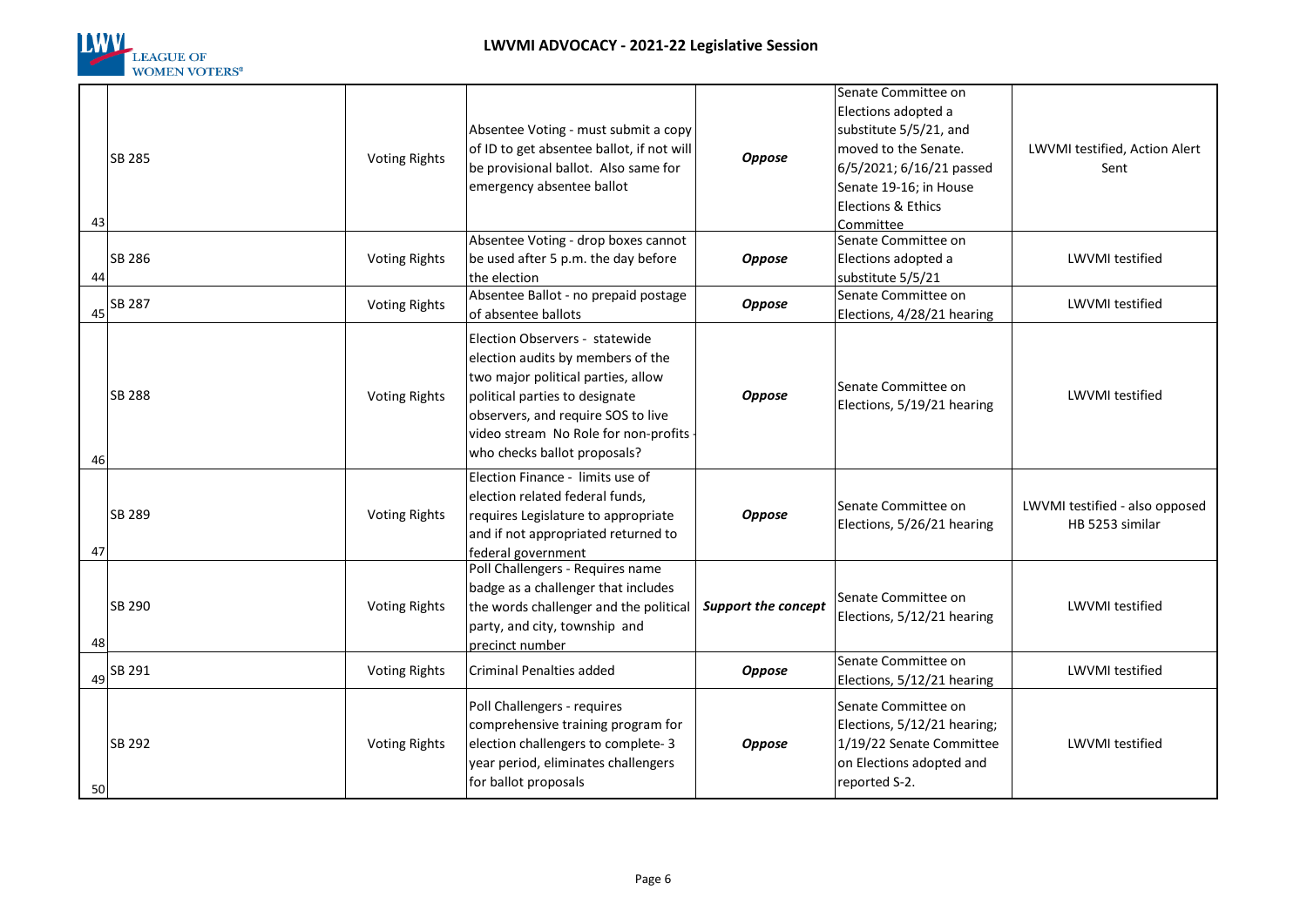

|    |        |                      |                                                                                                                                                                                                                                                               |                     | Senate Committee on                                                                                 |                        |
|----|--------|----------------------|---------------------------------------------------------------------------------------------------------------------------------------------------------------------------------------------------------------------------------------------------------------|---------------------|-----------------------------------------------------------------------------------------------------|------------------------|
| 51 | SB 293 | <b>Voting Rights</b> | <b>Criminal Penalties added</b>                                                                                                                                                                                                                               | Oppose              | Elections, 5/12/21 hearing'<br>1/19/22 Senate Committee<br>on Elections adopted and<br>reported S-2 | LWVMI testified        |
| 52 | SB 294 | <b>Voting Rights</b> | Election Inspectors - requires<br>appointment of no more than 2<br>election inspectors from a major<br>political party for every 1 election<br>inspector appointed by other major<br>party                                                                    | <b>Oppose</b>       | Senate Committee on<br>Elections, 5/12/21 hearing                                                   | <b>LWVMI</b> testified |
| 53 | SB 295 | <b>Voting Rights</b> | Election Inspectors - training includes<br>verifying count every hour using total<br>number of ballots issued and the total<br>number of ballots tabulated                                                                                                    | <b>Oppose</b>       | Senate Committee on<br>Elections, 5/12/21 hearing                                                   | LWVMI testified        |
| 54 | SB 296 | <b>Voting Rights</b> | County Board of Canvassers -<br>abolishes 4 member boards for<br>counties with more than 200,000.<br>200,000-750,000 have 6 members,<br>750,000 and more to have 8<br>members, 2 member from each party<br>required to vote with majority,<br>staggered terms | Oppose              | lSenate Committee on<br>Elections, 5/19/21 hearing                                                  | <b>LWVMI</b> testified |
| 55 | SB 297 | <b>Voting Rights</b> | County Board of Canvassers - must<br>approve hiring of assistant clerks with<br>one member from each political party<br>approving, and requires at least one<br>member from each party at<br>canvassing                                                       | Oppose              | Senate Committee on<br>Elections, 5/19/21 hearing                                                   | <b>LWVMI</b> testified |
| 56 | SB 298 | <b>Voting Rights</b> | County Board of Canvassers -<br>changes 14 days for canvassers<br>reporting to 21 days- for all deadlines                                                                                                                                                     | Oppose              | Senate Committee on<br>Elections, 5/19/21 hearing                                                   | <b>LWVMI</b> testified |
| 57 | SB 299 | <b>Voting Rights</b> | Election Inspectors - must deliver the<br>sealed envelope to the clerk by noon<br>on the day after the election                                                                                                                                               | <b>Oppose</b>       | Senate Committee on<br>Elections, 5/19/21 hearing                                                   | <b>LWVMI</b> testified |
| 58 | SB 300 | <b>Voting Rights</b> | Early Voting - requires polls open on<br>Saturday prior to the lection, counted<br>the same as election day, 8 a.m. to 5<br>p.m.                                                                                                                              | Support the concept | Senate Committee on<br>Elections, 5/12/21 hearing                                                   | LWVMI testified        |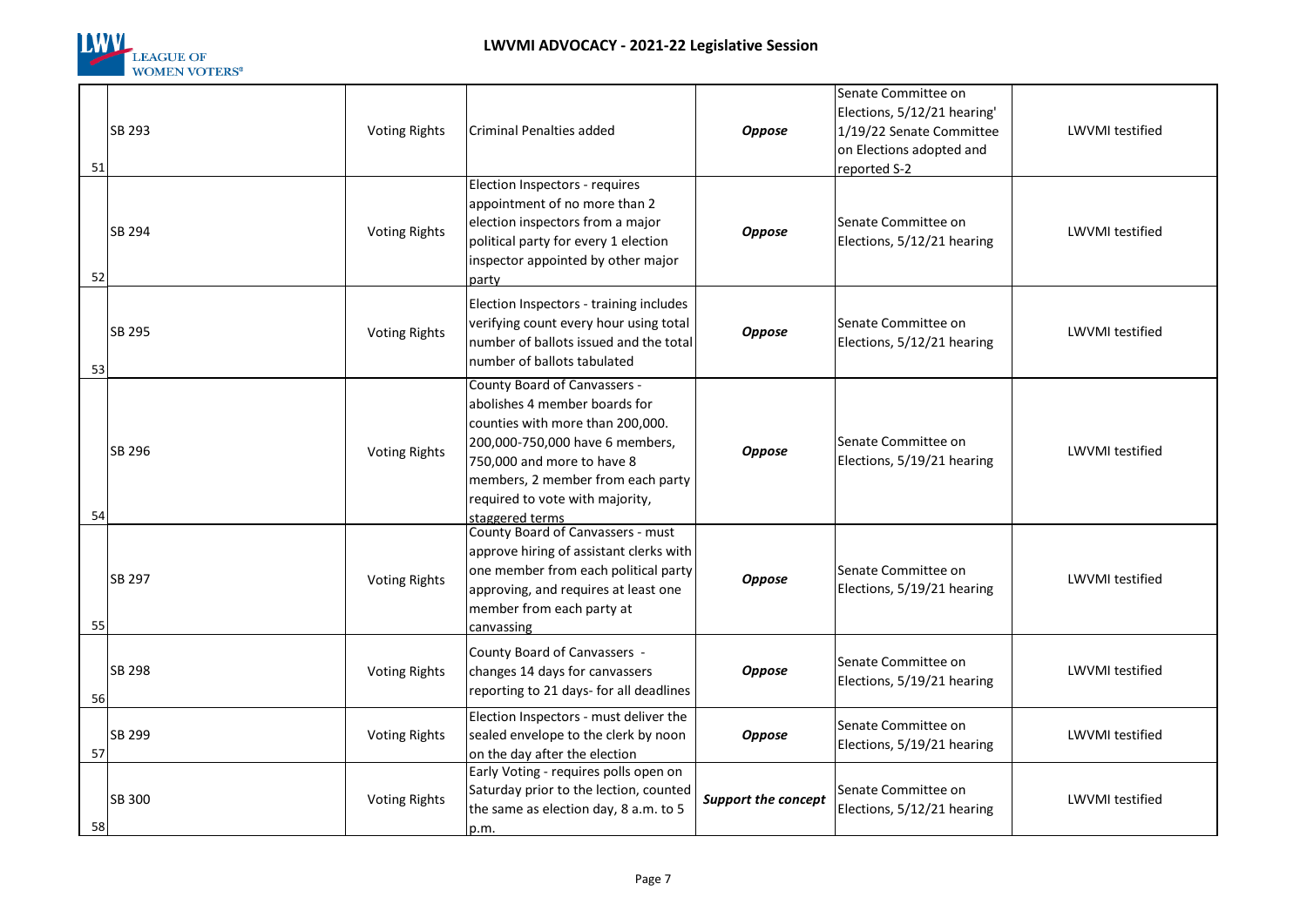

## **LWVMI ADVOCACY - 2021-22 Legislative Session**

| 59 | SB 301        | <b>Voting Rights</b> | Criminal Penalties - violate SB 300<br>confidentiality                                                                                                                                 | <b>Oppose</b> | Senate Committee on<br>Elections, 5/12/21 hearing                                                                                                                                                                                                                                                   | <b>LWVMI</b> testified                                                       |
|----|---------------|----------------------|----------------------------------------------------------------------------------------------------------------------------------------------------------------------------------------|---------------|-----------------------------------------------------------------------------------------------------------------------------------------------------------------------------------------------------------------------------------------------------------------------------------------------------|------------------------------------------------------------------------------|
| 60 | SB 302        | <b>Voting Rights</b> | Registration - adds language to state<br>that the elector does not claim voting<br>residence or right to vote in another<br>state                                                      | Oppose        | Senate Committee on<br>Elections, 4/28/21 hearing;<br>6/17/21 s-1 adopted, passed<br>Senate 30-5; in House<br><b>Elections &amp; Ethics</b><br>Committee, 3/24/22 House<br>passed 62-40 and returned<br>to MI Senate. 4/13/22<br>Enrolled to the Governor                                           | 10/19/21 turned in card opposing<br>to House Elections & Ethics<br>Committee |
| 61 | <b>SB 303</b> | <b>Voting Rights</b> | Senate Bill 303 Substitute 3 contains<br>most of the language in the Initiative<br><b>Petition Secure MI Vote</b>                                                                      | <b>Oppose</b> | <b>Senate Committee on</b><br>Elections, 5/26/21 hearing;<br>6/16/21 passed Senate,<br><b>House Elections &amp; Ethics</b><br>Committee reported H-1;<br>House passed 58-52; laid<br>over in Senate, 10/5/21<br>Senate adopts s3 substitute<br>20-15. Sent to Governor,<br>11/2/21 Governor vetoed  | LWVMI testified                                                              |
| 62 | <b>SB 304</b> | <b>Voting Rights</b> | Final Senate substitute puts language<br>of initiative petition regarding<br>provisional ballots in bill                                                                               | <b>Oppose</b> | <b>Senate Committee on</b><br>Elections 5/26/21 hearing,<br>moved to the Senate.<br>6/5/2021; House Elections &<br><b>Ethics Committee reported H</b><br>1; House passed 58-52; laid<br>over in Senate, Senate<br>adopted substitute and<br>ordered enrolled 10/7/21,<br>11/2/21 vetoed by Governor | LWVMI testified, Action Alert<br><b>Sent</b>                                 |
| 63 | SB 305        | <b>Voting Rights</b> | SOS - bans the name or likeness of an<br>elected or appointed official to<br>appear in any communication that is<br>paid with public money and involves<br>election related activities | <b>Oppose</b> | Senate Committee on<br>Elections hearing on<br>4/21/2021                                                                                                                                                                                                                                            | Action alert sent                                                            |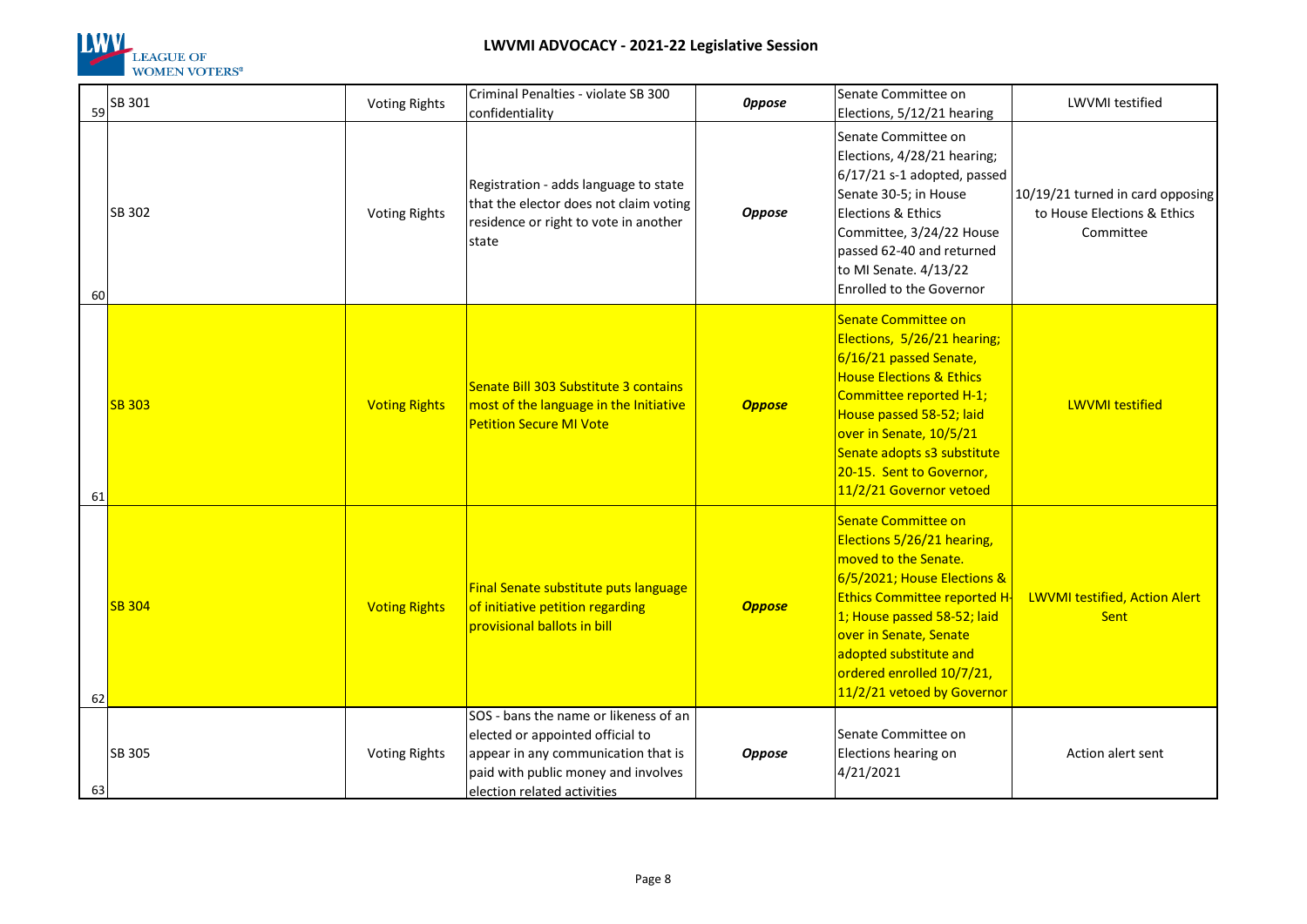

| 64   | SB 306        | <b>Voting Rights</b> | Clerks - report to legislature and put<br>on website information about clerks<br>not up to date on training                                                                                                                            | <b>Support the concept</b> | Senate Committee on<br>Elections 4/21/2021 hearing.<br>9/2/2021 committee<br>reported substitute to the<br>Senate floor 11/10/21<br>passed Senate and assigned<br>to House Elections & Ethics<br>Committee |                                              |
|------|---------------|----------------------|----------------------------------------------------------------------------------------------------------------------------------------------------------------------------------------------------------------------------------------|----------------------------|------------------------------------------------------------------------------------------------------------------------------------------------------------------------------------------------------------|----------------------------------------------|
| 65   | <b>SB 307</b> | <b>Voting Rights</b> | Ballot Proposals - requires full text of<br>ballot proposal to be printed on<br>ballot and absentee ballot                                                                                                                             | Oppose                     | Senate Committee on<br>Elections, hearing 5/26/21                                                                                                                                                          | <b>LWVMI Testified</b>                       |
| 66   | <b>SB 308</b> | <b>Voting Rights</b> | Requires signature verification<br>training                                                                                                                                                                                            | Support the concept        | Senate Committee on<br>Elections, 5/5/21 hearing,<br>10/21/21 Senate floor,<br>11/10/21 passed Senate and<br>assigned to House Elections<br>& Ethics Committee                                             | <b>LWVMI</b> testified                       |
| 67   | SB 309        | <b>Voting Rights</b> | Poll Challenger - requires challengers<br>to be able to read and observe the<br>poll book, adds reason for challenges,<br>allows obtaining vote at precinct<br>when closed, allows videotaping, and<br>written explanation if expelled | Oppose                     | Senate Committee on<br>Elections, 5/12/21 hearing                                                                                                                                                          | <b>LWVMI</b> testified                       |
| 68   | SB 310        | <b>Voting Rights</b> | Absentee Ballots - prohibits sending<br>absentee ballots without a request,<br>and bans link on SOS website to<br>application                                                                                                          | Oppose                     | Senate Committee on<br><b>Elections hearing</b><br>5/26/21, and substitute<br>adopted                                                                                                                      | LWVMI testified, similar to HB<br>5268       |
| 69 l | SB 311        | <b>Voting Rights</b> | Absentee Ballots - allows electronic<br>return for military                                                                                                                                                                            | <b>Support the concept</b> | Senate Committee on<br>Elections, hearing 5/5/21;<br>Senate passed 39-1 on<br>6/24/21; assigned to House<br>Elections & Ethics<br>Committee                                                                | LWVMI testified, turned in card to<br>oppose |
|      | $70$ SB 313   | <b>Voting Rights</b> | Establish permanent absentee voting<br>lists                                                                                                                                                                                           | <b>Support</b>             | Senate Committee on<br>Elections                                                                                                                                                                           |                                              |
| 71   | SB 334        | <b>Voting Rights</b> | Same as SB 283                                                                                                                                                                                                                         | Oppose                     | Senate Committee on<br>Elections, 5/5/21 hearing                                                                                                                                                           | LWVMI testified                              |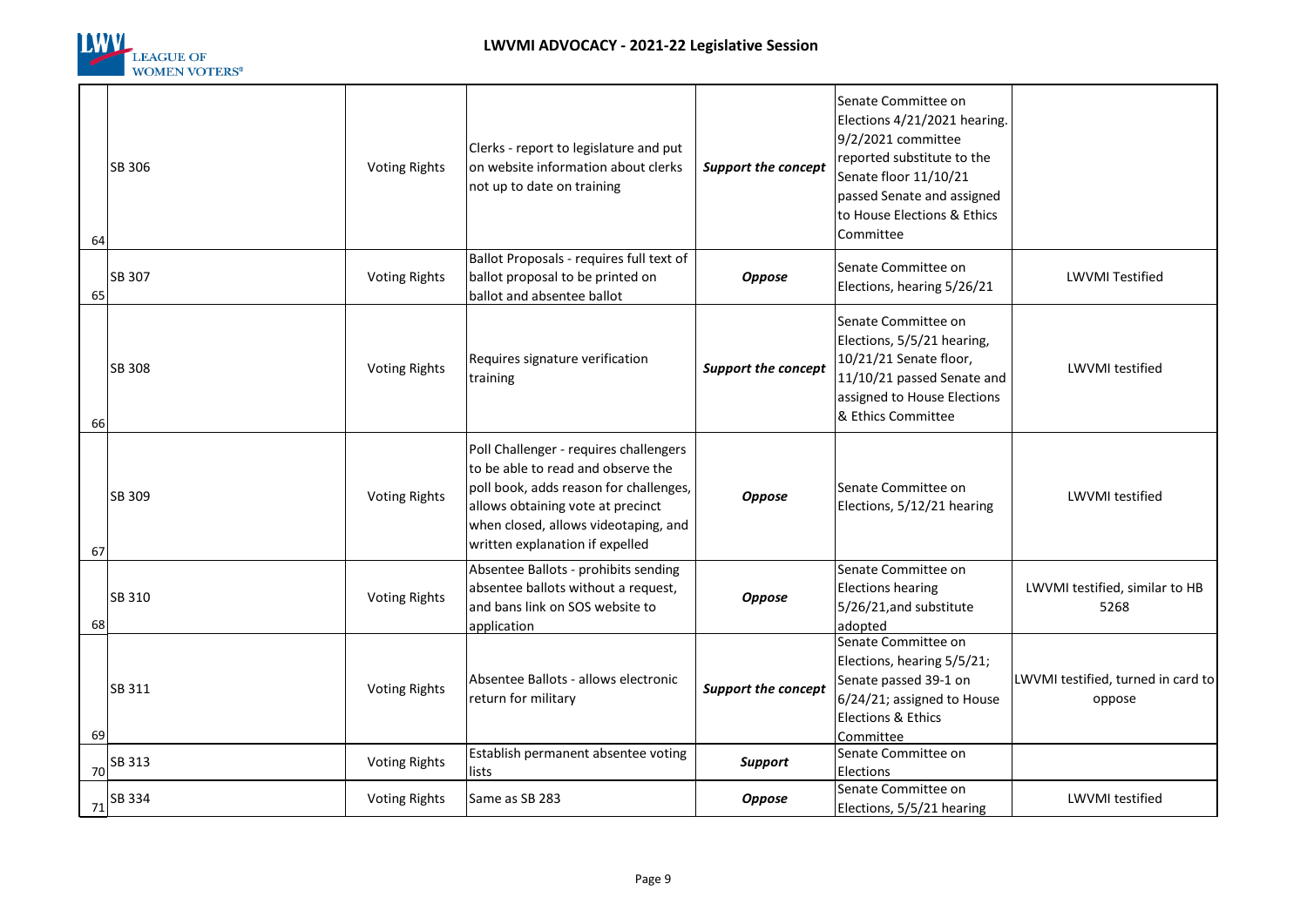

|    |                       |                      |                                                      |                | Senate Transportation &                     |                              |
|----|-----------------------|----------------------|------------------------------------------------------|----------------|---------------------------------------------|------------------------------|
|    |                       |                      |                                                      |                | Infrastructure; passed                      |                              |
|    | SB 429 - 431          |                      | Natural Resources   Regulate mining of sand & gravel |                | Senate 19-17 on 6/21/21;                    |                              |
|    |                       |                      |                                                      | <b>Oppose</b>  | Assigned House Local                        |                              |
|    |                       |                      |                                                      |                | Government & Municipal                      |                              |
| 72 |                       |                      |                                                      |                | Finance                                     |                              |
|    | 73 SB 454-456         | <b>Gun Control</b>   | Background checks for firearms                       | Support        | Senate Committee on                         |                              |
|    |                       |                      |                                                      |                | <b>Government Operations</b>                |                              |
|    |                       |                      | Bans teaching of "critical race theory"              |                | Passed Senate Education                     |                              |
|    | SB 460                | Education            | or culturally inclusive history                      | <b>Oppose</b>  | Committee and awaiting 2nd                  | Sent action alert 1/11/2022  |
| 74 |                       |                      | curriculum                                           |                | reading in Senate                           |                              |
|    |                       |                      |                                                      |                | Assigned to Senate Judiciary                |                              |
|    | SB 473-484            | Police               | Guidelines for police action                         | <b>Support</b> | & Public Safety Committee                   |                              |
| 75 |                       |                      |                                                      |                |                                             |                              |
|    | SB 489-92             | <b>Gun Control</b>   | Allows concealed weapons without a<br>permit         |                | Asigned to Senate                           |                              |
|    |                       |                      |                                                      | <b>Oppose</b>  | Committee on Government                     |                              |
| 76 |                       |                      |                                                      |                | <b>Operations</b>                           |                              |
|    |                       | <b>Gun Control</b>   | Penalties if guns not stored safely                  |                | Assigned to Senate                          |                              |
|    | SB 550, 551, 552, 553 |                      | away from minors                                     | <b>Support</b> | Committee on Government                     |                              |
| 77 |                       |                      |                                                      |                | Operations                                  |                              |
|    |                       | <b>Mental Health</b> | moves behavioral health care to                      |                | Assigned to Senate                          |                              |
|    | SB 597                | Code                 |                                                      | <b>Oppose</b>  | Operations Committee,                       | Submitted card in opposition |
|    |                       |                      | managed care program                                 |                | 10/27/21 moved to Senate                    |                              |
| 78 |                       |                      |                                                      |                | floor with substitute<br>Assigned to Senate |                              |
|    | SB 634-636            |                      | Education/Criminal Modify proceedings for school     |                | <b>Education &amp; Career</b>               |                              |
| 79 |                       | Justice              | discipline                                           | <b>Support</b> |                                             |                              |
|    |                       |                      |                                                      |                | <b>Readiness Committee</b>                  |                              |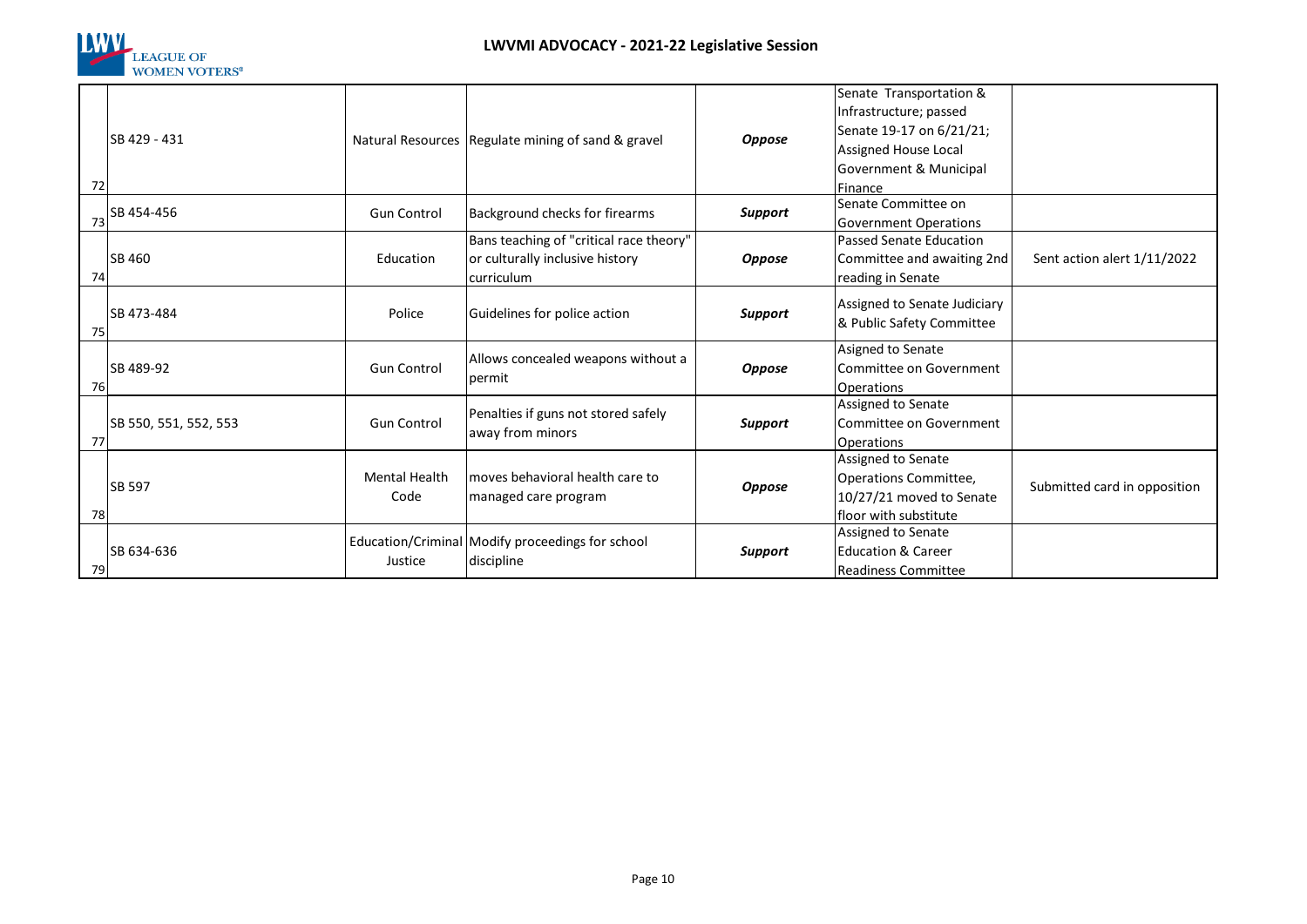

| 80 | SB 649         | <b>Criminal Justice</b> | 'good time" credits for prisoners                                                                                                                                                                                               | Support        | Assigned to Senate Judiciary<br>& Public Safety Committee                                                                                                                                       | 10/14/21 sent letter to urge<br>committee hearing, same as HB<br>4670 |
|----|----------------|-------------------------|---------------------------------------------------------------------------------------------------------------------------------------------------------------------------------------------------------------------------------|----------------|-------------------------------------------------------------------------------------------------------------------------------------------------------------------------------------------------|-----------------------------------------------------------------------|
| 81 | SB 678 & 679   | <b>Gun Control</b>      | Prohibit guns if convicted of a<br>misdemeanor for domestic violence                                                                                                                                                            | support        | Assigned to Senate Judiciary<br>& Public Safety Committee                                                                                                                                       |                                                                       |
| 82 | SB 793 & 794   | <b>Election Law</b>     | protect election workers                                                                                                                                                                                                        | support        | <b>Assigned to Senate Elections</b><br>Committee                                                                                                                                                |                                                                       |
| 83 | SB 848-51      | Criminal Justice        | Prohibit life without parole for<br>juvenile offenders                                                                                                                                                                          | <b>Support</b> | Assigned to Senate Judiciary<br>& Public Safety Committee                                                                                                                                       |                                                                       |
| 84 | SB 854         | Open Meetings           | Procedures for electronic meetings of<br>public bodies                                                                                                                                                                          | <b>Support</b> | Assigned to Senate Oversight<br>Committee                                                                                                                                                       |                                                                       |
| 85 | HB 4023        | <b>Gun Control</b>      | Expand gun-free zone in all state<br>owned and leased buildings                                                                                                                                                                 | Support        | House Committee on<br><b>Government Operations</b>                                                                                                                                              |                                                                       |
| 86 | HB 4024        | <b>Gun Control</b>      | Make weapon-free zones in all state<br>owned or leased buildings                                                                                                                                                                | Support        | House Committee on<br><b>Government Operations</b>                                                                                                                                              |                                                                       |
| 87 | <b>HB 4127</b> | <b>Voting Rights</b>    | Provide procedure to remove certain<br>electors from QVF with unknown<br>birthdates                                                                                                                                             | <b>Oppose</b>  | <b>House Elections &amp; Ethics</b><br>Committee, passed. Passed<br>House 3/9/21. Reported<br>from Senate Elections<br>Committee on 3/9/22.<br>3/17/22 Passed Senate.<br>4.1.22 Governor Vetoed | Submitted testimony 2/16/2021,<br>opposed in Senate.                  |
| 88 | <b>HB 4128</b> | <b>Voting Rights</b>    | Provide procedures to remove<br>electors who haven't voted since<br>2000 from the qualified voter file if<br>they don't vote in the next general<br>election or don't respond to a post<br>card asking for address verification | <b>Oppose</b>  | <b>House Elections &amp; Ethics</b><br>Committee, passed. Passed<br>House 3/9/21. Reported<br>from Senate Elections<br>Committee on 3/9/22.<br>3/17/22 passed Senate.<br>4/1/22 Governor Vetoed | Submitted testimony 2/16/2021,<br>opposed in Senate.                  |
| 89 | HB 4129        | <b>Voting Rights</b>    | Post list of local clerks who are not<br>current with continuing education<br>training on the SOS website                                                                                                                       | <b>Support</b> | House Elections & Ethics<br>Committee, passed. Passed<br>House 5/6/21. Reported<br>from Senate Elections<br>Committee on 3/9/22.                                                                | Submitted testimony 2/16/2021,<br>supported in Senate                 |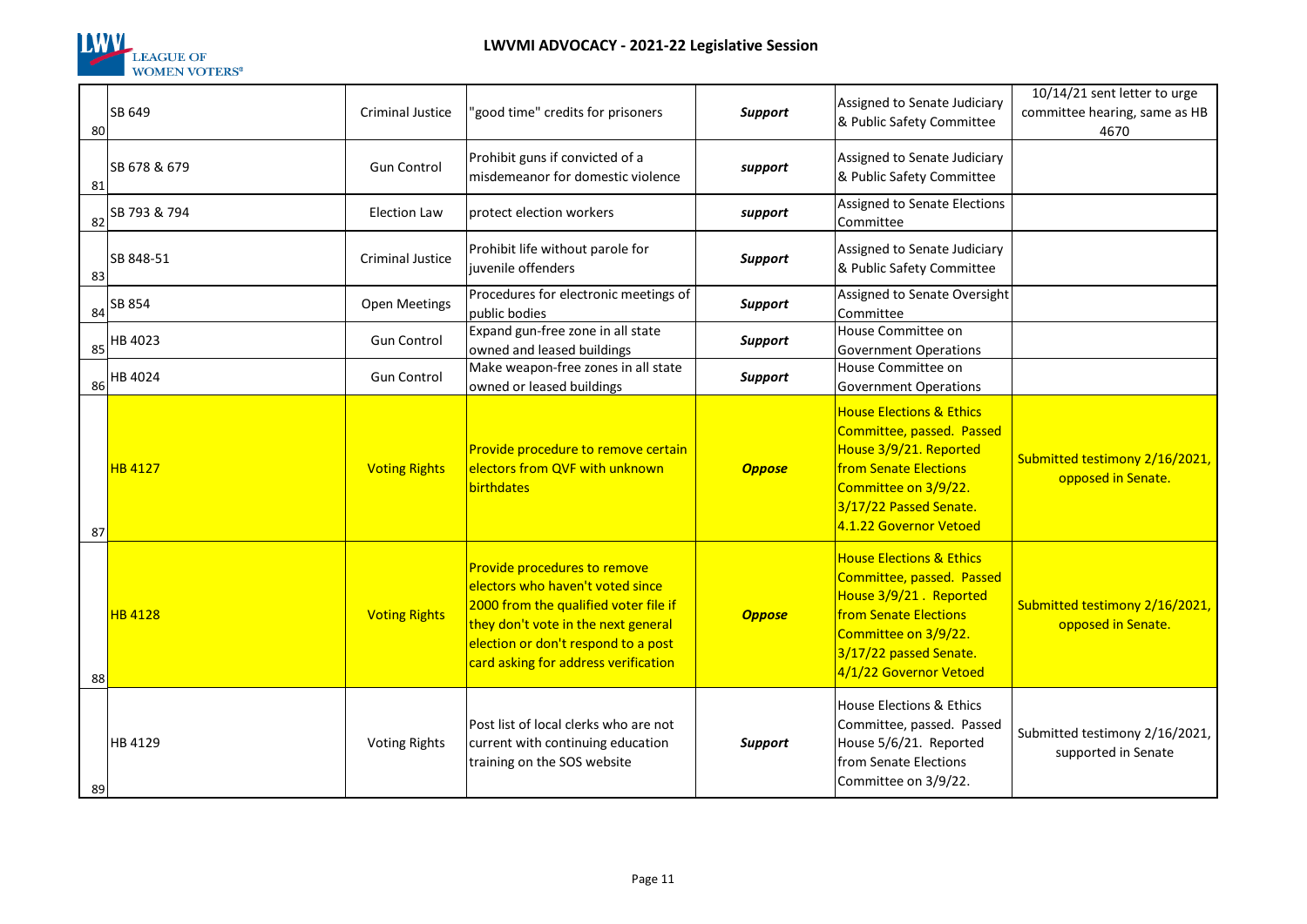

|    |         |                          |                                                   |                | House Elections & Ethics                            |                                  |
|----|---------|--------------------------|---------------------------------------------------|----------------|-----------------------------------------------------|----------------------------------|
|    |         |                          |                                                   |                | Committee, Passed                                   |                                  |
|    |         |                          |                                                   |                | Committee. Sent to House                            |                                  |
|    |         |                          | Would change penalty for knowingly                |                | Judiciary and passed                                |                                  |
|    |         |                          |                                                   |                | committee with substitute                           |                                  |
|    | HB 4132 | <b>Voting Rights</b>     | providing false information on an                 | <b>Oppose</b>  | 3/9/21. 5/26/21 passed                              | Submitted testimony 2/16/2021,   |
|    |         |                          | absentee ballot application from a                |                | House 66-43; Assigned to                            | 3/9/2021, 2/16/22                |
|    |         |                          | misdemeanor to a felony                           |                | Senate Elections, hearings                          |                                  |
|    |         |                          |                                                   |                | 1/19/22 & 2/15/22.                                  |                                  |
|    |         |                          |                                                   |                | Reported to Senate for                              |                                  |
| 90 |         |                          |                                                   |                |                                                     |                                  |
|    |         |                          |                                                   |                | second reading 2/17/22.<br>House Elections & Ethics |                                  |
|    |         |                          |                                                   |                | Committee, Passed                                   |                                  |
|    |         |                          | Would amend the Code of Criminal                  |                | Committee. Sent to House                            |                                  |
|    |         |                          | Procedure to classify all three                   |                | Judiciary and passed                                |                                  |
|    |         |                          | violations added to the Election Law              |                | committee with substitute;                          |                                  |
|    | HB 4133 | <b>Voting Rights</b>     | by HB 4132 as Class E felony offenses             | Oppose         | 5/26/21 passed House 66-                            | Submitted testimony 2/16/2021,   |
|    |         |                          | against the public trust,                         |                | 43; Assigned to Senate                              | 3/9/2021, 2/16/22                |
|    |         |                          | punishable by a statutory maximum                 |                | Elections, hearing 1/19/22                          |                                  |
|    |         |                          | of five years' imprisonment.                      |                | and 2/15/22. Reported to                            |                                  |
|    |         |                          |                                                   |                | Senate for second reading                           |                                  |
| 91 |         |                          |                                                   |                | 2/17/22                                             |                                  |
|    |         |                          | Allow precinct consolidation by                   |                | House Elections & Ethics                            |                                  |
|    |         |                          | increasing the maximum number of                  |                | Committee passed. Passed                            |                                  |
|    | HB 4134 | <b>Voting Rights</b>     | electors in a precinct from 2,999 to              | Oppose         | House 3/10/21. In Senate                            | Submitted testimony 2/16/2021    |
|    |         |                          | 5000 for certain elections.                       |                | <b>Elections Committee</b>                          |                                  |
| 92 |         |                          |                                                   |                |                                                     |                                  |
|    | HB 4236 | <b>Natural Resources</b> | Eliminates caps in generation                     | <b>Support</b> | House Energy Committee                              | sent letter to committee to urge |
| 93 |         |                          | programs<br>Eliminate sales tax on feminine       |                | passed House and in Senate                          | action 11/10/21                  |
|    | HB 4270 | Taxation                 |                                                   | <b>Support</b> |                                                     |                                  |
| 94 |         |                          | hygiene products<br>Determine where prisoners are |                | <b>Finance Committee</b>                            |                                  |
|    | HB 4276 | <b>Election Law</b>      | counted based on pre-incarceration                | <b>Support</b> | House Elections & Ethics                            |                                  |
| 95 |         |                          | address                                           |                | Committee                                           |                                  |
|    |         |                          |                                                   |                | 5/27/21 passed House 56-                            |                                  |
|    |         |                          | Loosen requirements for substitute                |                | 52; assigned to Senate                              | Note-Governor signed HB 4294     |
|    | HB 4293 | Education                | teachers                                          | <b>Oppose</b>  | <b>Education &amp; Career</b>                       | that lessens requirements, PA    |
| 96 |         |                          |                                                   |                | Readiness                                           | 149 of 2021                      |
|    |         |                          |                                                   |                |                                                     |                                  |
| 97 | HB 4297 | <b>Equal Rights</b>      | Protect sexual orientation                        | <b>Support</b> | House Judiciary Committee                           |                                  |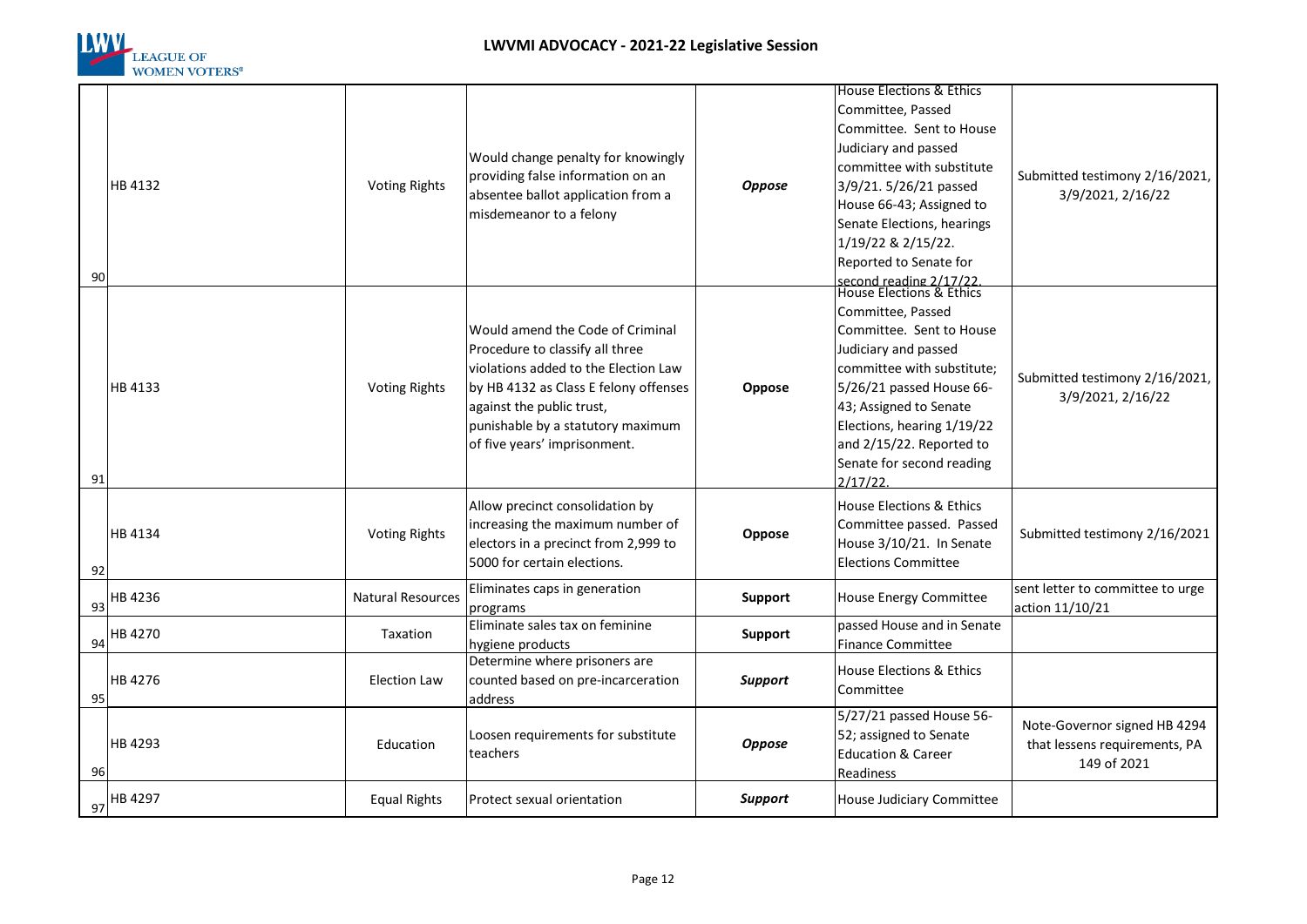

| 98  | HB 4331      |                              | Natural Resources   Recycle beverage containers                                                                                                                                                                                                                      | <b>Support</b> | <b>House Regulatory</b><br>Committee                                                 | same as SB 167            |
|-----|--------------|------------------------------|----------------------------------------------------------------------------------------------------------------------------------------------------------------------------------------------------------------------------------------------------------------------|----------------|--------------------------------------------------------------------------------------|---------------------------|
| 99  | HB 4361      | <b>Voting Rights</b>         | Establish permanent absentee voter<br>lists                                                                                                                                                                                                                          | <b>Support</b> | <b>House Elections &amp; Ethics</b><br>Committee                                     |                           |
| 100 | HB 4383-4392 | Representative<br>Government | Legislative Open Records                                                                                                                                                                                                                                             | <b>Support</b> | Passed House and in Senate<br>Oversight Committee                                    |                           |
| 101 | HB 4670      | Criminal Justice             | Good time credit                                                                                                                                                                                                                                                     | <b>Support</b> | Substitute on second reading<br>in House. 11/9/21                                    | same as SB 649            |
| 102 | HB 4715-4716 | Environment                  | Provide solar credits for community<br>solar projects                                                                                                                                                                                                                | <b>Support</b> | <b>House Energy Committee</b>                                                        |                           |
| 103 | HB 4835-4836 | Immigration                  | Allow driver's license and state ID for<br>undocumented persons                                                                                                                                                                                                      | <b>Support</b> | House Rules &<br>Competitiveness                                                     | Sent in testimony 9/13/21 |
| 104 | HB 4869-4871 | Gun Control                  | Background checks for firearms                                                                                                                                                                                                                                       | <b>Support</b> | House Military, Veterans and<br><b>Homeland Security</b>                             |                           |
| 105 | HB 4925      | Mental Health<br>Code        | Changes funding for behavioral health                                                                                                                                                                                                                                | <b>Oppose</b>  | House Health Policy<br>Committee                                                     |                           |
| 106 | HB 4987-4991 | Criminal Justice             | Eliminate fees for juvenile fines and<br>court costs                                                                                                                                                                                                                 | <b>Support</b> | House Judiciary Committee                                                            |                           |
| 107 | HB 5066-5069 | <b>Gun Control</b>           | Penalties if guns not stored safely<br>away from minors                                                                                                                                                                                                              | <b>Support</b> | Assigned to House Military,<br>Veterans and Homeland<br>Security                     |                           |
| 108 | HB 5097      | Education                    | Bans teaching of "critical race theory"<br>or culturally inclusive history<br>curriculum                                                                                                                                                                             | <b>Oppose</b>  | Passed House, reported by<br>Senate Education<br>Committee, 2nd reading in<br>Senate |                           |
| 109 | HB 5187      | <b>Gun Control</b>           | Disallow future emergency orders<br>that would prohibit, suspend, or<br>limit the perceived Second<br>Amendment rights of MI residents<br>by the governor, the director of<br>the Department of Health and<br>Human Services (DHHS), and<br>local health officers. . | <b>Oppose</b>  | On House floor second<br>reading 11/4/21, 3/10/22<br>passed House 61-40              |                           |
| 110 | HB 5188      | <b>Gun Control</b>           | Would provide civil remedies for<br>violations of HB 5187                                                                                                                                                                                                            | <b>Oppose</b>  | On House floor second<br>reading 11/4/2, 3/10/22<br>passed House 62-39.              |                           |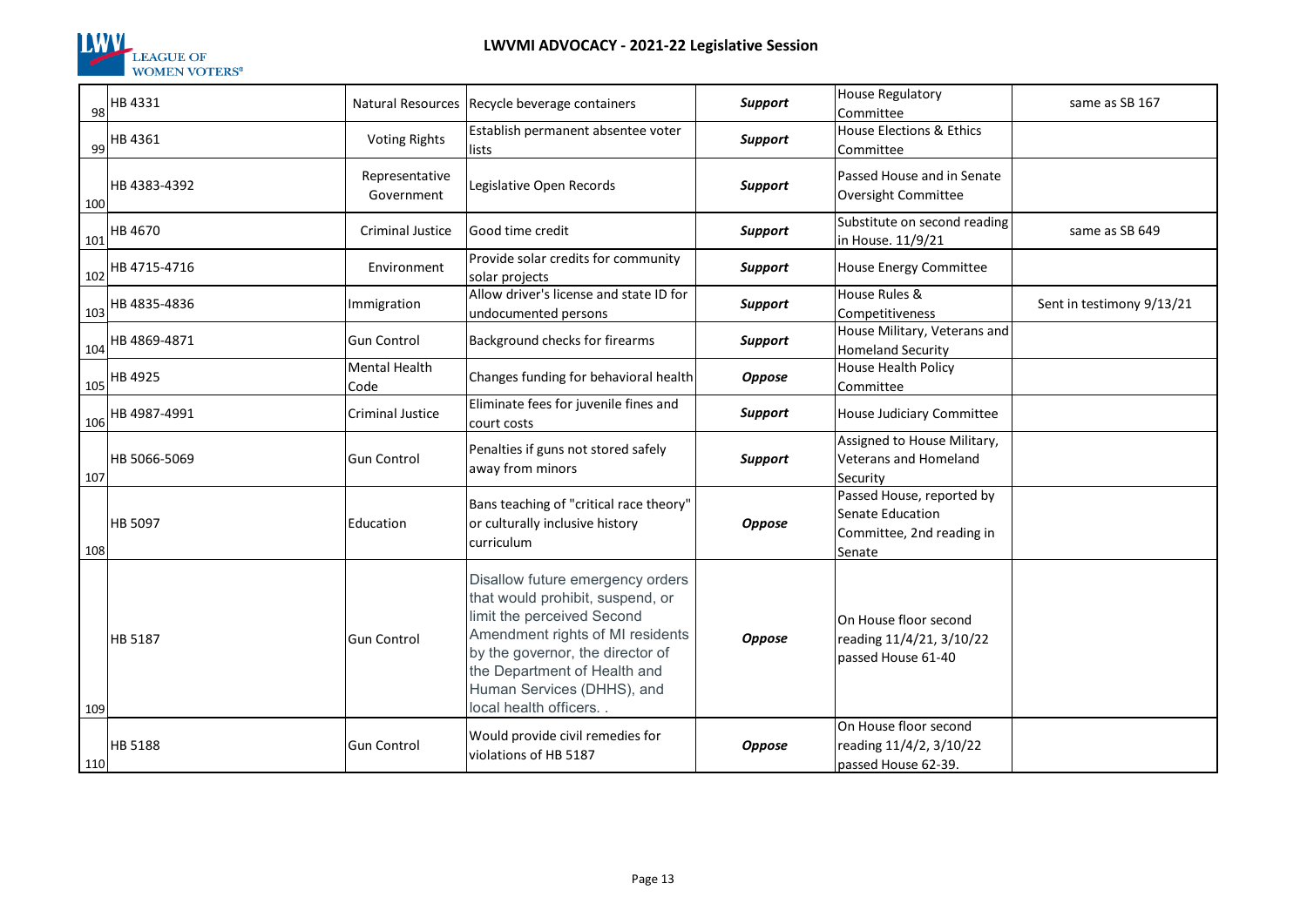

| 111 | <b>HB 5253</b>            | <b>Election Law</b>  | Bans certain funding for elections and<br>requires legislature to appropriate<br>funds from federal government | <b>Oppose</b>  | House Elections & Ethics<br>Committee, 3/10/22 passed<br>House 57-44. 3/15/22<br>assigned to Senate Elections<br>Committee          | 10/25/21 - committee meeting<br>turned in card to oppose                    |
|-----|---------------------------|----------------------|----------------------------------------------------------------------------------------------------------------|----------------|-------------------------------------------------------------------------------------------------------------------------------------|-----------------------------------------------------------------------------|
| 112 | <b>HB 5267</b>            | Taxation             | Eliminates sales tax on feminine<br>hygiene products                                                           | <b>Support</b> | <b>Passed House, Passed</b><br>Senate, signed by Governor<br>11/5/21, PA 108 of 2021                                                |                                                                             |
| 113 | <b>HB 5268</b>            | <b>Election Law</b>  | Prohibit unsolicited absentee ballot<br>applications                                                           | <b>Oppose</b>  | <b>House Elections &amp; Ethics</b><br>Committee, 3/10/22 passed<br>House. 3/15/22 assigned to<br><b>Senate Elections Committee</b> | 9/20/21 - turned in card to<br>oppose, 10/19/21 turned in card<br>to oppose |
|     | $114$ <sup>HB 5289</sup>  | Choice               | Eliminate old law banning abortions                                                                            | <b>Support</b> | Assigned to House Health<br>Policy Committee                                                                                        |                                                                             |
| 115 | HB 5297-5299              | Justice              | Education/Criminal   Modify proceedings for school<br>discipline                                               | <b>Support</b> | Assigned to House Education<br>Committee                                                                                            |                                                                             |
| 116 | HB 5343                   | <b>Voting Rights</b> | Enter into agreement among the<br>states to elect the president by<br>national popular vote                    | <b>Support</b> | <b>House Government</b><br><b>Operations Committee</b>                                                                              |                                                                             |
|     |                           | <b>Gun Control</b>   | Allow concealed weapons without a<br>permit                                                                    | <b>Oppose</b>  | House Judiciary Committee                                                                                                           |                                                                             |
| 118 | HB 5371 & 5372            | <b>Gun Control</b>   | Prohibit guns if convicted of a<br>misdemeanor for domestic violence                                           | <b>Support</b> | Assigned to House Judiciary<br>Committee                                                                                            |                                                                             |
| 119 | HB 5436-HB 5443           | Criminal Justice     | Changes to pretrial release<br>determinations                                                                  | <b>Support</b> | Senate Judiciary Committee                                                                                                          |                                                                             |
|     | $\frac{120}{120}$ HB 5513 | <b>Voting Rights</b> | Allow tabulation of absentee ballots<br>within 72 hours                                                        | <b>Support</b> | House Election & Ethics<br>Committee                                                                                                |                                                                             |
|     | $\frac{121}{122}$ HB 5514 | <b>Voting Rights</b> | Allow electronic return of military<br>ballots                                                                 | <b>Support</b> | House Election & Ethics<br>Committee                                                                                                |                                                                             |
|     | $\frac{122}{122}$ HB 5515 | <b>Voting Rights</b> | Allow prepaid postage for absentee<br>ballots                                                                  | <b>Support</b> | House Election & Ethics<br>Committee                                                                                                |                                                                             |
|     | $\frac{123}{ }$ HB 5516   | <b>Voting Rights</b> | Allow transportation to the polls                                                                              | <b>Support</b> | House Election & Ethics<br>Committee                                                                                                |                                                                             |
|     | $124$ <sup>HB 5517</sup>  | <b>Voting Rights</b> | Allow state to pay for postage of<br>ballots                                                                   | <b>Support</b> | House Election & Ethics<br>Committee                                                                                                |                                                                             |
|     | 125 HB 5518               | <b>Voting Rights</b> | Allow for early tabulation of absentee<br>ballots                                                              | <b>Support</b> | House Election & Ethics<br>Committee                                                                                                |                                                                             |